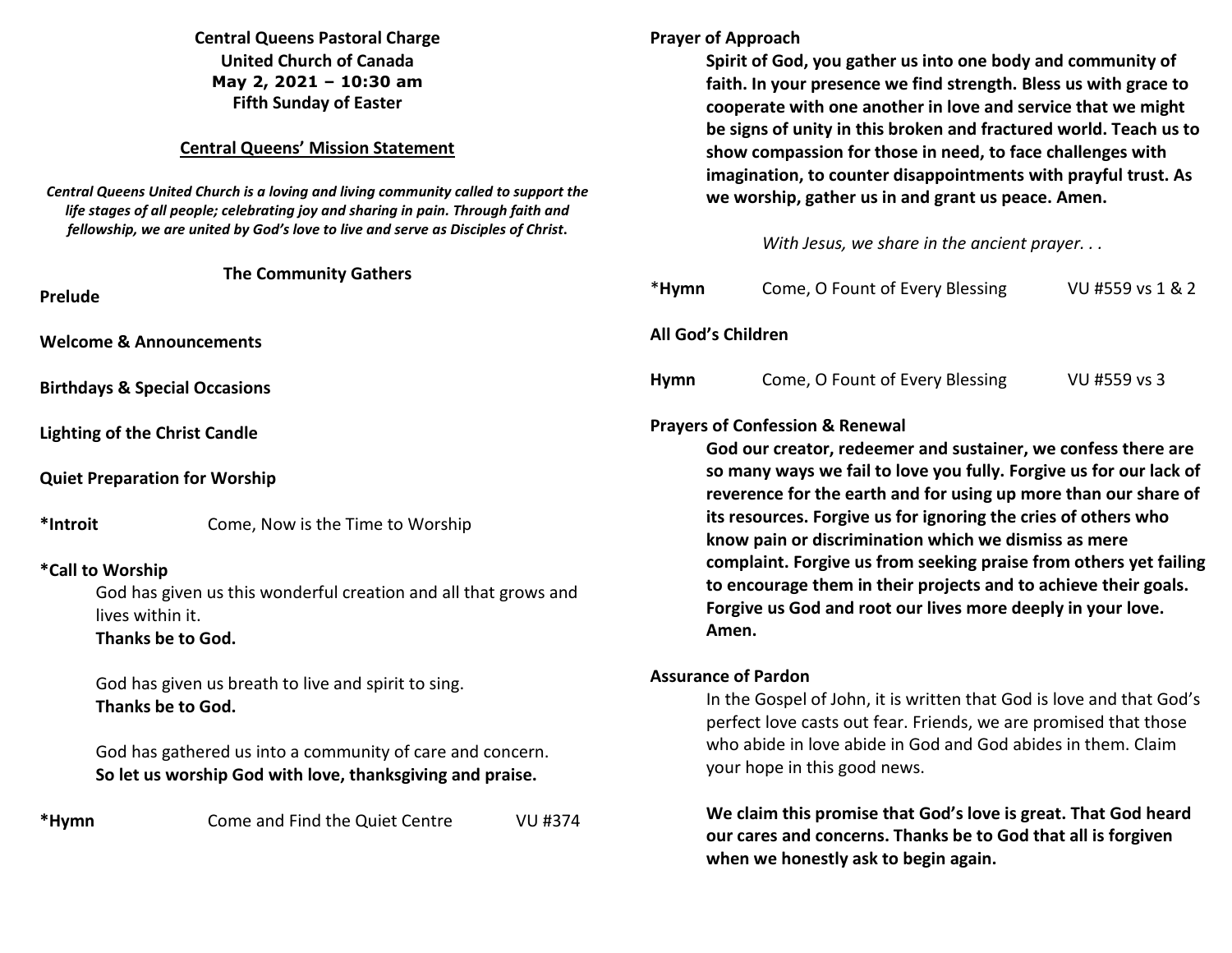## **Listening for God's Word**

**Sacred Readings** 

**Psalm 14 and 53** VU #735**Luke 15:1-10** 

**Anthem** Solo by Ann Andrews

**Sermon** The Lost One

**Responding to God's Word** 

**Offertory Invitation** 

**Offertory** Praise God from Whom All Blessings Flow VU #541

**\*Presentation of Offering** 

#### **\*Offertory Prayer**

**Generous God, we bless you for your gift of life renewed through Christ's love and through springtime growth in fields and gardens. Bless the gifts we offer you. May they bring hope and renewal to others as we serve in the name of your greatest gift, Jesus our Risen Lord. Amen** 

| *Hymn                                             | One More Step Along the World I Go |                       | VU #639 |
|---------------------------------------------------|------------------------------------|-----------------------|---------|
| *Blessing                                         |                                    |                       |         |
| *Choral Benediction                               |                                    | Dance with the Spirit | MV #156 |
| <b>Postlude</b><br>* Please stand as you are able |                                    |                       |         |

| <b>Ministers</b><br>Clergy<br>Office Hours<br>Office Phone<br>Email | All of us<br><b>Rev Greg Davis</b><br>Tuesday, Wednesday & Thursday<br>$9$ am $-12$ pm<br>902-964-2291<br>minister@cquc.ca |
|---------------------------------------------------------------------|----------------------------------------------------------------------------------------------------------------------------|
| <b>Ministry of Music</b>                                            | <b>Kirk Neville</b>                                                                                                        |
| Website                                                             | https://cquc.ca/index.htm                                                                                                  |
| Phone                                                               | 902-786-9222                                                                                                               |
| Email                                                               | nevillevurry1@hotmail.com                                                                                                  |
| <b>Church Office</b>                                                | Wednesday & Thursday                                                                                                       |
| Office Hours                                                        | 9 am – 12 pm                                                                                                               |
| Phone                                                               | 902-964-2221                                                                                                               |
| Email                                                               | office@cquc.ca                                                                                                             |

**Warm Welcome to All** – We are glad you are here as a visitor, a seeker,someone looking for a new church home, or as a regular worshiper. All are welcome.

**Thank You** – The congregation of Central Queens United Church would like to thank Rev. Barb Wagner for leading our worship service this morning.

**Today's Bulletins** are placed in loving memory of Ralph Howes. Lovingly remembered by Ruby, Fred, Janet, Alyssa and Kaylee Howes.

#### **Life and Work of Our Church**

**Greg's Office Hours:** Tuesday, Wednesday and Thursday from 9 am – 12 pm. If anyone is in the hospital or would like a visit from Greg, please call him at 902-964-2291. If you wish to meet with Greg outside the scheduled hours, please call 902-964-2291 or email minister@cquc.ca for an appointment.